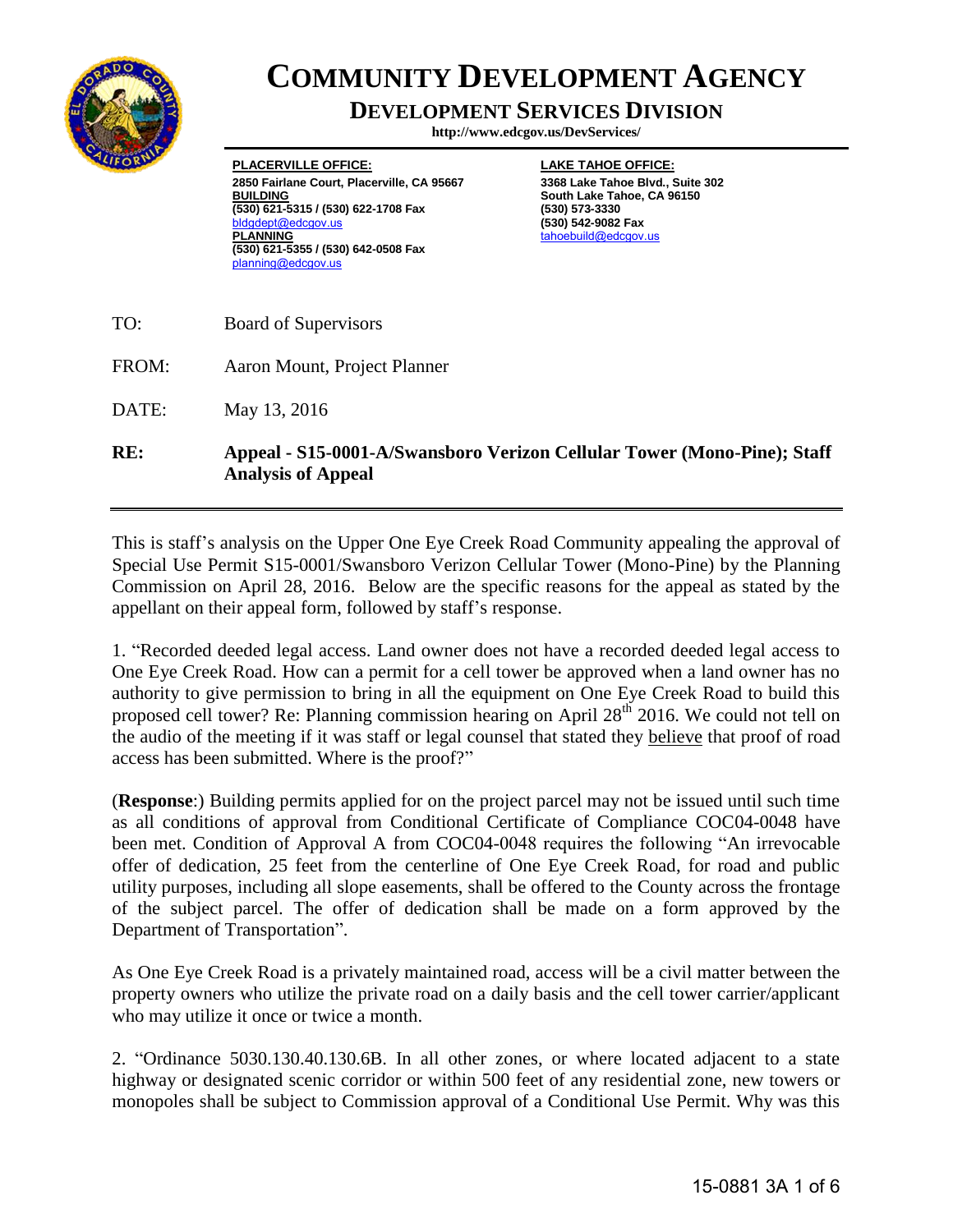interpreted in favor of Verizon to be able to build a cell tower within 250 feet of a residential home?"

(**Response**:) Sections 130.40.130.B.6.a and 130.40.130.B.6.b of the Zoning Ordinance describe which reviewing authority and application type is appropriate for a new tower based on its proposed location and adjacent land uses. Section 130.40.130.B.6.a states that a new tower located in all commercial, industrial and research and development zones, not adjacent to a state highway or scenic corridor, nor located within 500 of any residential zones, would be subject to Zoning Administer approval of a Minor Use Permit. Section 130.40.130.B.6.b states that a new tower located within 500 feet of any residential zone shall be subject to Planning Commission approval of a Conditional Use Permit. As the subject project is located adjacent to residential zones, the project was processed as a Conditional Use Permit and was approved by the Planning Commission. The project is therefore consistent with Section 130.40.130.B.6.b of the Zoning Ordinance.

Section 130.40.130.D.2 requires compliance with the applicable zone setbacks. The project parcel is within the Rural Lands 40-Acre (RL-40) Zone District. The RL-40 Zone District requires a 30-foot structural setback measured from the property line. The location of the communications facility meets the required setbacks, with a front setback of 102-feet and a side setback of 32-feet, and is therefore consistent with Section 130.40.130.D.2 of the Zoning Ordinance.

3. "Danger/Safety to residents on upper part of One Eye Creek Rd. There is plenty of proof that cell towers fall over and collapse, explode and catch fire. They can collapse due to faulty bolts, faulty metal, and lightning (we have witnessed many many dry lightning storms in Mosquito on a regular basis). Towers are grounded, but a bolt of lightning can weaken the metal on the tower. Most fires start at the top of these cell towers and this tower is 109 feet tall. The homes of 2 residents homes are within 250 ft. of this tower. Mosquito has a part-time volunteer dept.

[http://www.electronicsilentspring.com/primers/cell-towers-cell-phones/cell-tower-fires](http://www.electronicsilentspring.com/primers/cell-towers-cell-phones/cell-tower-fires-collapsing/)[collapsing/](http://www.electronicsilentspring.com/primers/cell-towers-cell-phones/cell-tower-fires-collapsing/)

In addition thieves steal batteries and copper from these towers. One Eye Creek Road is a perfect place for this to occur – it is a dark dead-end road far removed from civilization of Placerville. The location of all cell towers are listed on the internet. Some residents come home from work at 2:00 am and we take our dogs out at night.

[http://www.aglmediagroup.com/move-over-copper-cell-tower-batteries-are-the-hot-item-now-2/"](http://www.aglmediagroup.com/move-over-copper-cell-tower-batteries-are-the-hot-item-now-2/)

(**Response**:) The proposed cellular communications facility will be reviewed at the building permit stage to ensure consistency with all applicable building and fire codes. The project was reviewed by the Mosquito Fire Protection District which stated that they had no concerns with the project. The generator and its associated 55-gallon diesel gas tank have been removed from the project description.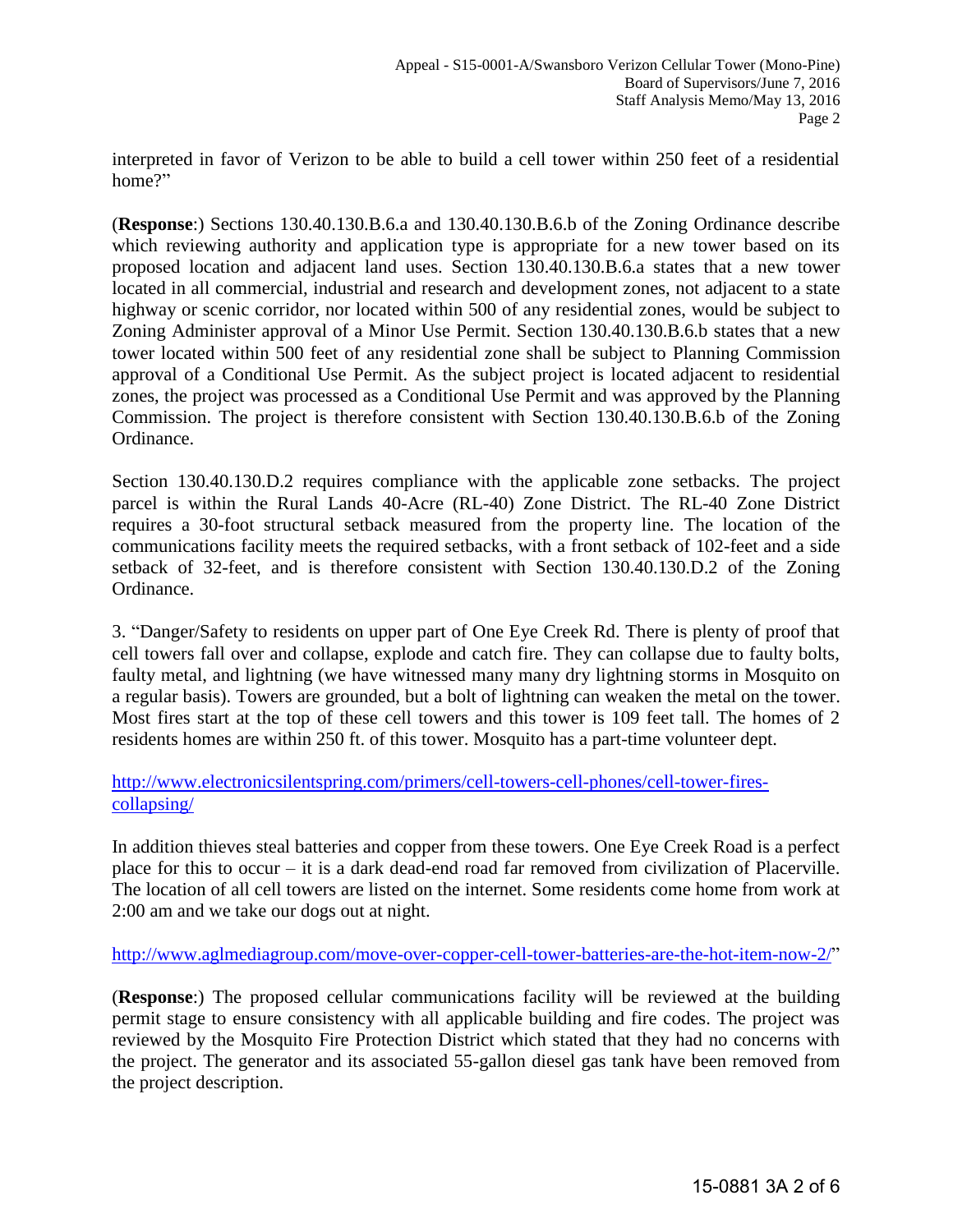The facility is secured by a six-foot high chain link fence with barbed wire at the top. Additionally, the site would contain a shielded motion sensor light.

4. "Alternate site analysis. Verizon was asked by the planning commission to do an alternate site analysis. Please investigate the public comment letter on this. In example, Verizon picked a site near the airport. We think most everyone knows you can't put a cell tower near an airport.

The planning commissioners suggested a site in the Eldorado National Forest as an alternative site. This site is about 200 ft. higher in elevation that original site. It is on top of a hill and there are no homes above this site. Verizon did not look at this site as an alternative site. Yet Verizon was not questioned about this at the second planning commission hearing.

The US Forest Service budget for 2016 allows monies for communication faculties on forest lands. This was not questioned by the planning commission. This makes no sense to put a tower near homes when forest land is so near and accessible. There many places this tower could go that would not trap families if a disaster should occur from this cell tower."

(**Response**:) Section 130.40.130.A.1.a only requires applicants to provide evidence that their antennas cannot be sited on existing structures as façade mounts, roof mounts, or co-location on existing towers. The analysis provided by the agent showed that these available features do not exist or do not meet their requirements in order to provide the necessary wireless communication coverage.

El Dorado County cannot comment on siting of communication towers on property that is outside of our jurisdiction as the Zoning Ordinance is exempt from activities of the Federal Government on federally owned or leased land.

5. "Aesthetics. The photos presented by Verizon show that brush would hide this tower and mini-industrial-complex. How much of this brush cover will still be there after all the equipment works around this area. The planned Verizon utility access is right along the edge of One Eye Creek Rd. If you look at this closely you can see that the roots of the brush and manzanita will be disturbed if not destroyed. When you upset roots from manzanita the plant dies as with much of the other brush and vegetation around this tower. The land owner would have to widen the road to 18 ft. with 2 ft. shoulders on each side to make his land a legal parcel. This will would cut into the vegetation along the road. This tower is 109 ft. tall. It will tower over everything in the area. We do not believe moving the tower 20 ft. will make it look anything like the photo's presented by Verizon. If this Board considers approval of this proposed tower we believe they should first have Verizon put balloons on a 109 ft. string and on a string the length of the Mini Industrial Complex and take photos.

In addition, referring to the hearing April 28, 2016, once the planning commission approved the proposed Verizon cell tower, the Verizon representative told the room, "These people have phone poles. This is just another pole." We take exception that our phone poles are 40-50 feet high and 109 feet is "not just another pole."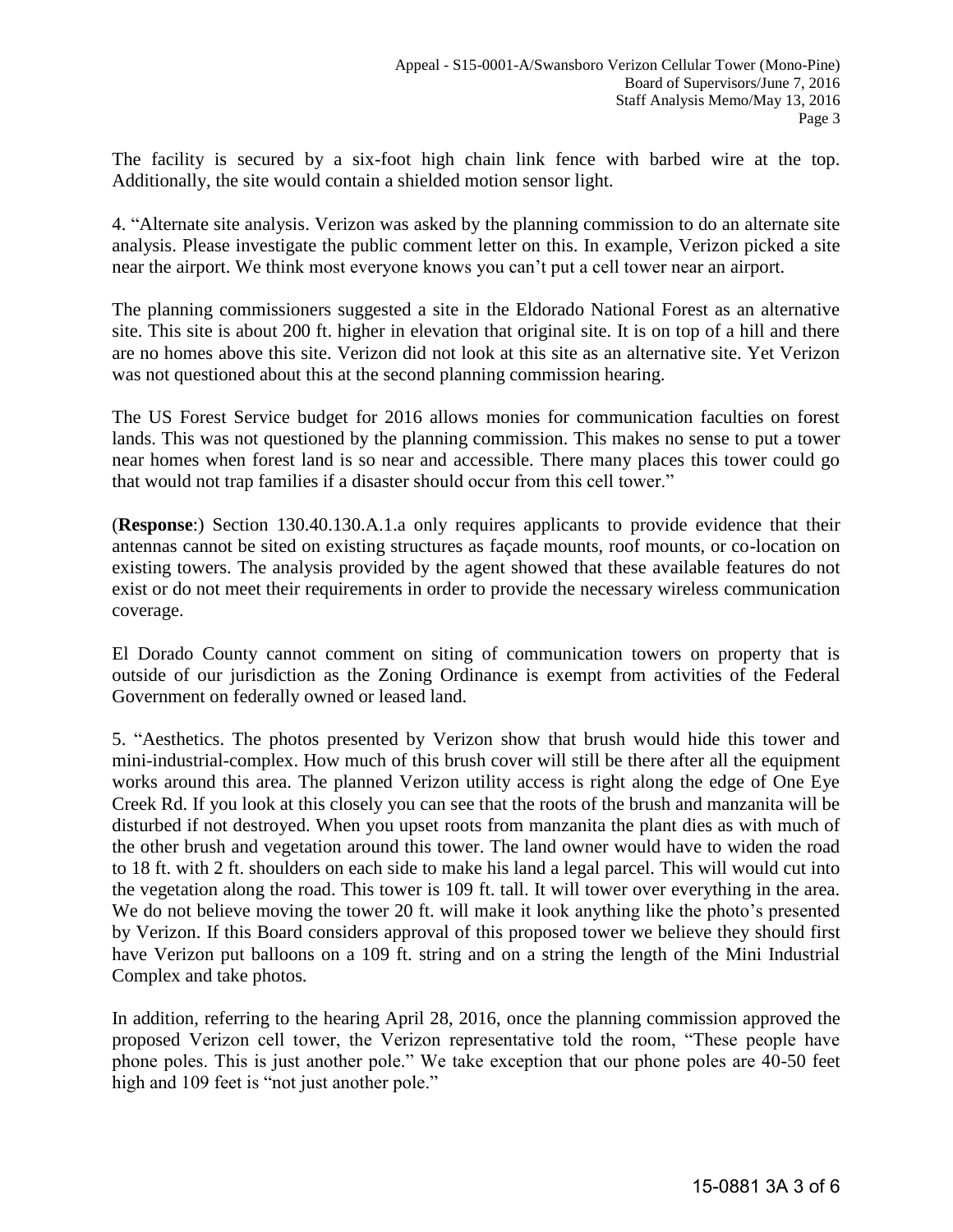(**Response**:) The project site is located in a Rural Region surrounded by rural residential and vacant agricultural lands. No scenic vistas, as designated by the County General Plan, are located in the vicinity of the site (El Dorado County, 2003, p. 5.3-3 through 5.3-5). The project site is not visible from an officially designated State Scenic Highway or County-designated scenic highway, or any roadway that is part of a corridor protection program (CalTrans, 2013). There are no views of the site from public parks or scenic vistas. Though there are many trees in the project vicinity, there are no trees or historic buildings that have been identified by the County as contributing to exceptional aesthetic value at the project site.

The project is consistent with Section 130.40.130.D.1 which requires all facilities to be screened with vegetation and disguised to blend with the surrounding area. The tower has been approved as a mono-pine tower consistent with the requirement that stealth technology be used to blend the tower with the prevalent natural features or vegetation of the site. The visual simulation shows that the tower blends with the prevalent natural vegetation and that the equipment would not be visible from adjacent parcels.

Section 130.40.130.A of the Zoning Ordinance states, "The Board finds that minimizing the number of communication facilities through co-locations on existing and new towers and siting such facilities in areas where their potential visual impact on the surrounding area is minimized will provide an economic benefit and will protect the public health, safety and welfare".

6. "Real Estate Values. The evidence by our letters shows that real estate values drop by 21 percent after a cell tower is built close to a home. It appears to us after going through the planning commission hearings that this does not matter. Why does it not matter?"

(**Response**:) Under CEQA, direct social and economic effects, such as project effects on property values, are not considered significant impacts. CEQA only analyzes direct physical environmental impacts from projects. The Federal Telecommunications Act of 1996 does not allow local governments to make general prohibitions on cellular towers nor may they defend a denial with vague concerns of diminished property values. Additionally, Section 130.40.130.A of the Zoning Ordinance states, "The Board finds that minimizing the number of communication facilities through co-locations on existing and new towers and siting such facilities in areas where their potential visual impact on the surrounding area is minimized will provide an economic benefit and will protect the public health, safety and welfare".

7. "Health matters of the elders. One of our senior residents had to seek professional help due to stress from fear of this cell tower. Why would this not matter?"

(**Response**:) Under CEQA direct social effects are not considered significant impacts. CEQA only analyzes direct physical environmental impacts from projects. Additionally, Section 130.40.130.A of the Zoning Ordinance states, "The Board finds that minimizing the number of communication facilities through co-locations on existing and new towers and siting such facilities in areas where their potential visual impact on the surrounding area is minimized will provide an economic benefit and will protect the public health, safety and welfare".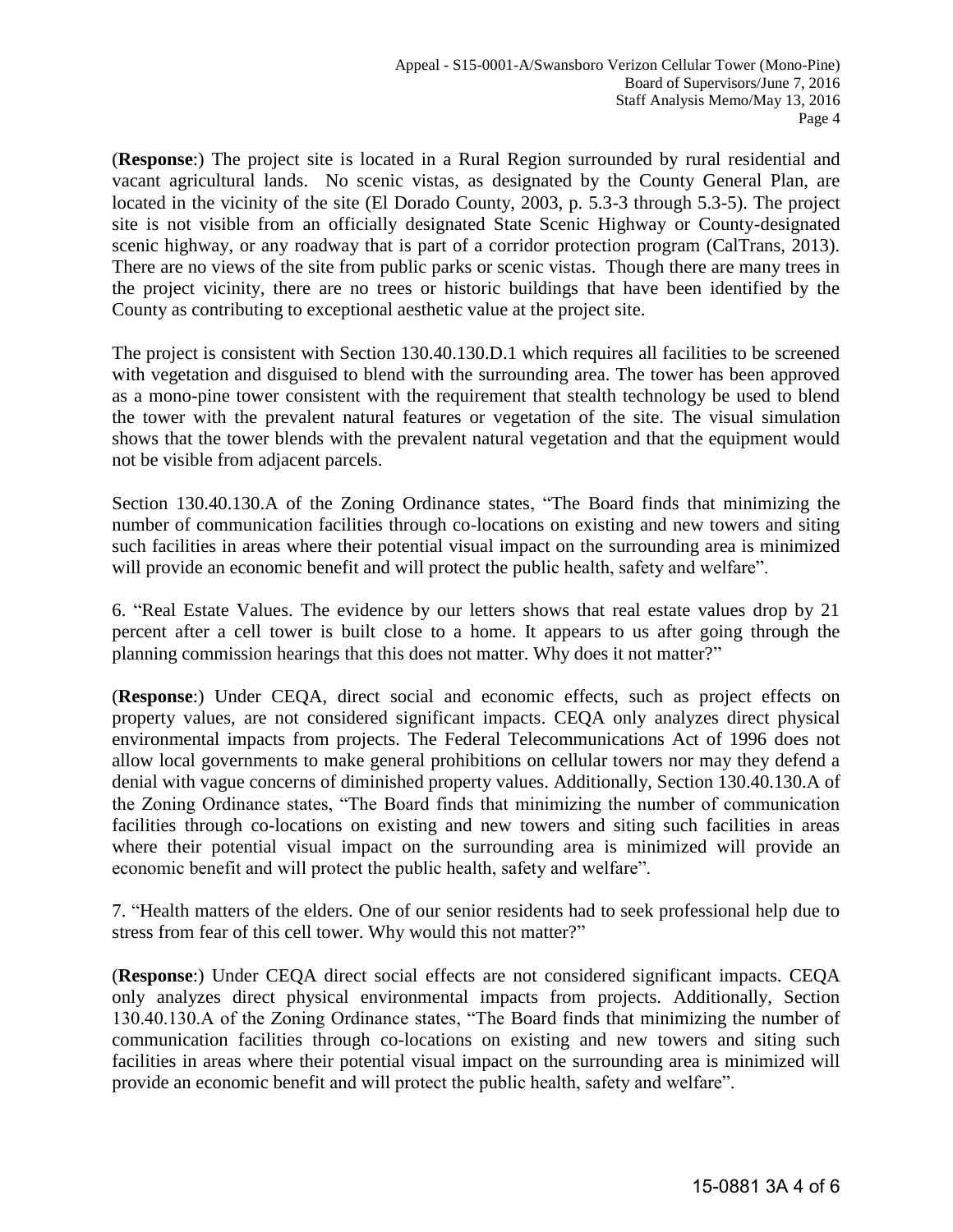Only the Federal Communications Commission (FCC) may regulate wireless communication facilities regarding radio frequency radiation. As long as the operators of those facilities comply with the applicable FCC regulations, state and local land use authorities are preempted from taking action based on radio frequency radiation.

8. "Asbestos study. Why is asbestos study not required? The property owner is going to have to tear up the road to widen it to make his property a legal parcel. One senior living across the road has COPD (Cronic Obstructive Pulmonary Disease) and is on oxygen part time."

(**Response**:) According to County records, the project parcel is not within an area known to contain Naturally Occurring Asbestos (NOA). Road improvements are required by Conditional Certificate of Compliance COC04-0048 which conducted a separate CEQA review. All development associated with S15-0001 will take place on the project parcel. The project is required to submit for approval a Fugitive Dust Mitigation Plan prior to initiation of any grading.

9. "Biological Study. The Biological study is flawed. Bald Eagles fly over this area on a regular basis as do airplanes from the Swansboro Airport. There are Indian Grinding Rocks within ½ mile of the proposed cell tower site. Why do a biological study if it does not matter that it is flawed? The planning commission approved a proposed cell tower in the flight path of Bald Eagles on One Eye Creek Road Hill. Why is this allowed? Bald Eagles are protected. There are some regulations on cell towers for Bald Eagles. We hope you will look into these regulations."

(**Response**:) The project site is not in an Important Biological Corridor. The project site does not contain riparian features, habitat, or federally protected wetlands; or gabbro soils. No fish and wildlife species listed as protected by the State or federal government pursuant to the 2004 General Plan EIR were found on site; however, the biological survey (Foothill Associates, 1/18/2016) indicated the potential for four special status plant species in the woodland habitat surrounding the cellular site (*Clarkia biloba* ssp. *brandegeeae, Clarkia virgata, Horkelia parryi, and Chlorogalum grandiflorum*), potential for silver haired and Yuma myotis bats to roost on the site, and nesting of raptors to occur adjacent to the cellular site. If construction takes place between February 1 to September 1, the applicant will be required to conduct surveys for the presence of the concerned plant, bat, and avian species and if found, take necessary measures to protect the species in coordination with the state Department of Fish and Wildlife or the California Native Plant Society.

A cultural resource survey (EBI Consulting, 2/19/2016) concluded that the site's sensitivities for historic resources and precontact are low. There are no known registered archaeological sites within a half-mile radius of the site. After consultation with tribes that historically occupied the area and a negative on-site survey, it was concluded that the site is not sensitive for archaeological resources and it is unlikely that the proposed project area is sensitive for significant below-grade cultural resources.

10. "The frontage road for this proposed tower cuts across a heavily used game trail for bear, deer, and cougars. This would be environmentally detrimental."